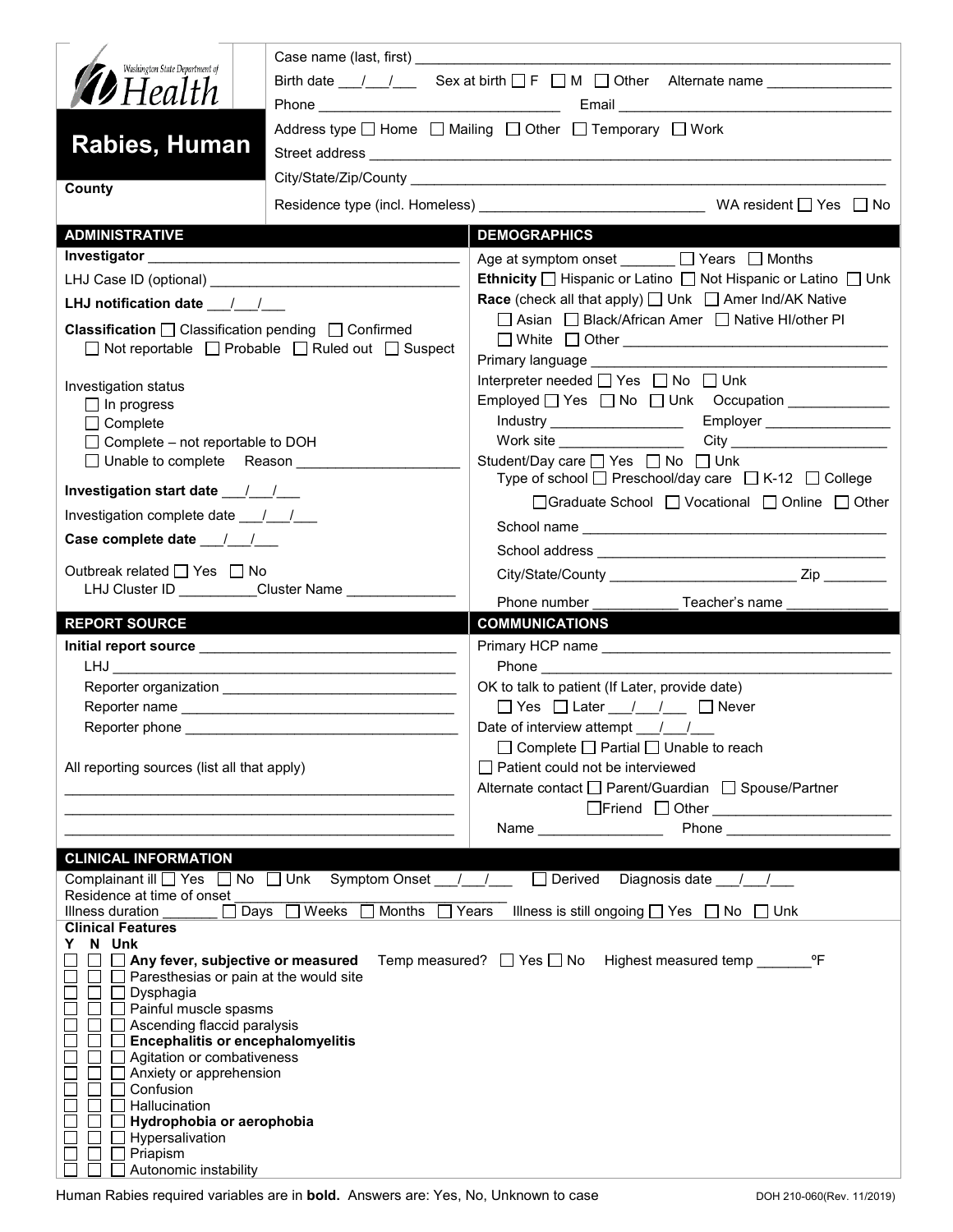|                                                                                                                                                                                                                                                                         | LHJ Case ID                                                                      |                                                                            |
|-------------------------------------------------------------------------------------------------------------------------------------------------------------------------------------------------------------------------------------------------------------------------|----------------------------------------------------------------------------------|----------------------------------------------------------------------------|
| N Unk<br>Y                                                                                                                                                                                                                                                              |                                                                                  |                                                                            |
| $\Box$ Seizure new with disease<br>$\Box$                                                                                                                                                                                                                               |                                                                                  |                                                                            |
| $\Box$ Coma Onset date $\Box$                                                                                                                                                                                                                                           |                                                                                  |                                                                            |
| $\Box$ $\Box$ Healthcare record contains diagnosis of rabies                                                                                                                                                                                                            |                                                                                  |                                                                            |
| <b>Vaccination</b>                                                                                                                                                                                                                                                      |                                                                                  |                                                                            |
| Vaccine information available $\Box$ Yes $\Box$ No                                                                                                                                                                                                                      |                                                                                  |                                                                            |
|                                                                                                                                                                                                                                                                         |                                                                                  |                                                                            |
| Date of vaccine administration ___/___/ Vaccine administered (Type) _______________________________                                                                                                                                                                     |                                                                                  |                                                                            |
| Vaccine lot number                                                                                                                                                                                                                                                      | Administering provider                                                           |                                                                            |
| Hospitalization                                                                                                                                                                                                                                                         |                                                                                  |                                                                            |
| Y N Unk                                                                                                                                                                                                                                                                 |                                                                                  |                                                                            |
| □ □ Hospitalized at least overnight for this illness Facility name _____                                                                                                                                                                                                |                                                                                  |                                                                            |
| Hospital admission date ___/___/ ____ Discharge ___/___/ ____ HRN _______________                                                                                                                                                                                       |                                                                                  | the control of the control of the control of the control of the control of |
|                                                                                                                                                                                                                                                                         |                                                                                  |                                                                            |
| Disposition □ Another acute care hospital Facility name ________________________                                                                                                                                                                                        |                                                                                  |                                                                            |
| $\Box$ Died in hospital                                                                                                                                                                                                                                                 |                                                                                  |                                                                            |
|                                                                                                                                                                                                                                                                         | □ Long term acute care facility Facility name __________________________________ |                                                                            |
|                                                                                                                                                                                                                                                                         |                                                                                  |                                                                            |
|                                                                                                                                                                                                                                                                         |                                                                                  |                                                                            |
| Admitted to ICU Date admitted to ICU / / / Date discharged from ICU / /                                                                                                                                                                                                 |                                                                                  |                                                                            |
| Mechanical ventilation or intubation required                                                                                                                                                                                                                           |                                                                                  |                                                                            |
| Still hospitalized As of 1.1.                                                                                                                                                                                                                                           |                                                                                  |                                                                            |
|                                                                                                                                                                                                                                                                         |                                                                                  |                                                                            |
| N Unk<br>Y.                                                                                                                                                                                                                                                             |                                                                                  |                                                                            |
|                                                                                                                                                                                                                                                                         |                                                                                  |                                                                            |
|                                                                                                                                                                                                                                                                         |                                                                                  |                                                                            |
| Autopsy performed                                                                                                                                                                                                                                                       |                                                                                  |                                                                            |
| Death certificate lists disease as a cause of death or a significant contributing condition                                                                                                                                                                             |                                                                                  |                                                                            |
| Location of death $\Box$ Outside of hospital (e.g., home or in transit to the hospital) $\Box$ Emergency department (ED)                                                                                                                                                |                                                                                  |                                                                            |
| □ Inpatient ward □ ICU □ Other                                                                                                                                                                                                                                          |                                                                                  |                                                                            |
| <b>RISK AND RESPONSE</b>                                                                                                                                                                                                                                                |                                                                                  |                                                                            |
| <b>Travel</b>                                                                                                                                                                                                                                                           |                                                                                  |                                                                            |
|                                                                                                                                                                                                                                                                         |                                                                                  |                                                                            |
| Setting 1                                                                                                                                                                                                                                                               | Setting 2                                                                        | Setting 3                                                                  |
| Travel out of:  <br>$\Box$ County/City ___________________                                                                                                                                                                                                              | $\Box$ County/City ___________________                                           | County/City                                                                |
|                                                                                                                                                                                                                                                                         |                                                                                  | $\Box$                                                                     |
|                                                                                                                                                                                                                                                                         |                                                                                  | $\Box$                                                                     |
|                                                                                                                                                                                                                                                                         |                                                                                  |                                                                            |
| Country ________________________<br>Other                                                                                                                                                                                                                               | Other                                                                            | Other                                                                      |
| Destination name                                                                                                                                                                                                                                                        |                                                                                  |                                                                            |
| Start and end dates<br>$\sqrt{1}$<br>$\sqrt{1}$                                                                                                                                                                                                                         | $\sqrt{1}$<br>$\sqrt{1}$                                                         | $\sqrt{1}$                                                                 |
| to                                                                                                                                                                                                                                                                      | to                                                                               | to                                                                         |
| <b>Risk and Exposure Information</b>                                                                                                                                                                                                                                    |                                                                                  |                                                                            |
|                                                                                                                                                                                                                                                                         |                                                                                  |                                                                            |
| N Unk<br>Y.                                                                                                                                                                                                                                                             |                                                                                  |                                                                            |
| $\Box$ Is case a recent foreign arrival (e.g. immigrant, refugee, adoptee, visitor)                                                                                                                                                                                     | Country                                                                          |                                                                            |
| Animal contact/control information known                                                                                                                                                                                                                                |                                                                                  |                                                                            |
|                                                                                                                                                                                                                                                                         |                                                                                  |                                                                            |
|                                                                                                                                                                                                                                                                         |                                                                                  |                                                                            |
|                                                                                                                                                                                                                                                                         |                                                                                  |                                                                            |
|                                                                                                                                                                                                                                                                         |                                                                                  |                                                                            |
|                                                                                                                                                                                                                                                                         |                                                                                  |                                                                            |
|                                                                                                                                                                                                                                                                         |                                                                                  |                                                                            |
| □ Animal vaccination history known Status □ Vax current □ Never vaccinated □ Vax not current □ Unk                                                                                                                                                                      |                                                                                  |                                                                            |
|                                                                                                                                                                                                                                                                         |                                                                                  |                                                                            |
| Date of last rabies vaccine (mm/yyyy) __/___ Total number of rabies doses ______                                                                                                                                                                                        |                                                                                  |                                                                            |
|                                                                                                                                                                                                                                                                         |                                                                                  | State                                                                      |
|                                                                                                                                                                                                                                                                         |                                                                                  |                                                                            |
| Type of exposure □ Bite □ Scratch □ Contact only □ No known exposure □ Unk                                                                                                                                                                                              |                                                                                  |                                                                            |
|                                                                                                                                                                                                                                                                         |                                                                                  |                                                                            |
|                                                                                                                                                                                                                                                                         |                                                                                  |                                                                            |
|                                                                                                                                                                                                                                                                         |                                                                                  |                                                                            |
| Type of exposure $\Box$ Bite $\Box$ Scratch $\Box$ Contact only $\Box$ No known exposure $\Box$ Unk                                                                                                                                                                     |                                                                                  |                                                                            |
| $\Box$ $\Box$ (Potential) Occupational exposure                                                                                                                                                                                                                         |                                                                                  |                                                                            |
| <b>Exposure and Transmission Summary</b>                                                                                                                                                                                                                                |                                                                                  |                                                                            |
|                                                                                                                                                                                                                                                                         |                                                                                  |                                                                            |
|                                                                                                                                                                                                                                                                         |                                                                                  |                                                                            |
| Likely geographic region of exposure $\Box$ In Washington – county $\Box$ $\Box$ Other state $\Box$<br>$\Box$ Not in US - country $\Box$ Unk<br>International travel related □ During entire exposure period □ During part of exposure period □ No international travel |                                                                                  |                                                                            |
| <b>Suspected exposure type</b> $\square$ Animal related $\square$ Person to person $\square$ Blood products $\square$ Unk $\square$ Other                                                                                                                               |                                                                                  |                                                                            |
| Describe                                                                                                                                                                                                                                                                |                                                                                  |                                                                            |
|                                                                                                                                                                                                                                                                         |                                                                                  |                                                                            |
| Suspected exposure setting Daycare/Childcare D School (not college) D Doctor's office D Hospital ward D Hospital ER                                                                                                                                                     |                                                                                  |                                                                            |
| $\Box$ Hospital outpatient facility $\Box$ Home $\Box$ Work $\Box$ College $\Box$ Military $\Box$ Correctional facility $\Box$ Place of worship                                                                                                                         |                                                                                  |                                                                            |
| □ Laboratory □ Long term care facility □ Homeless/shelter □ International travel □ Out of state travel □ Transit                                                                                                                                                        |                                                                                  |                                                                            |
| □ Social event □ Large public gathering □ Restaurant □ Hotel/motel/hostel □ Other National Community Development<br>Describe                                                                                                                                            |                                                                                  |                                                                            |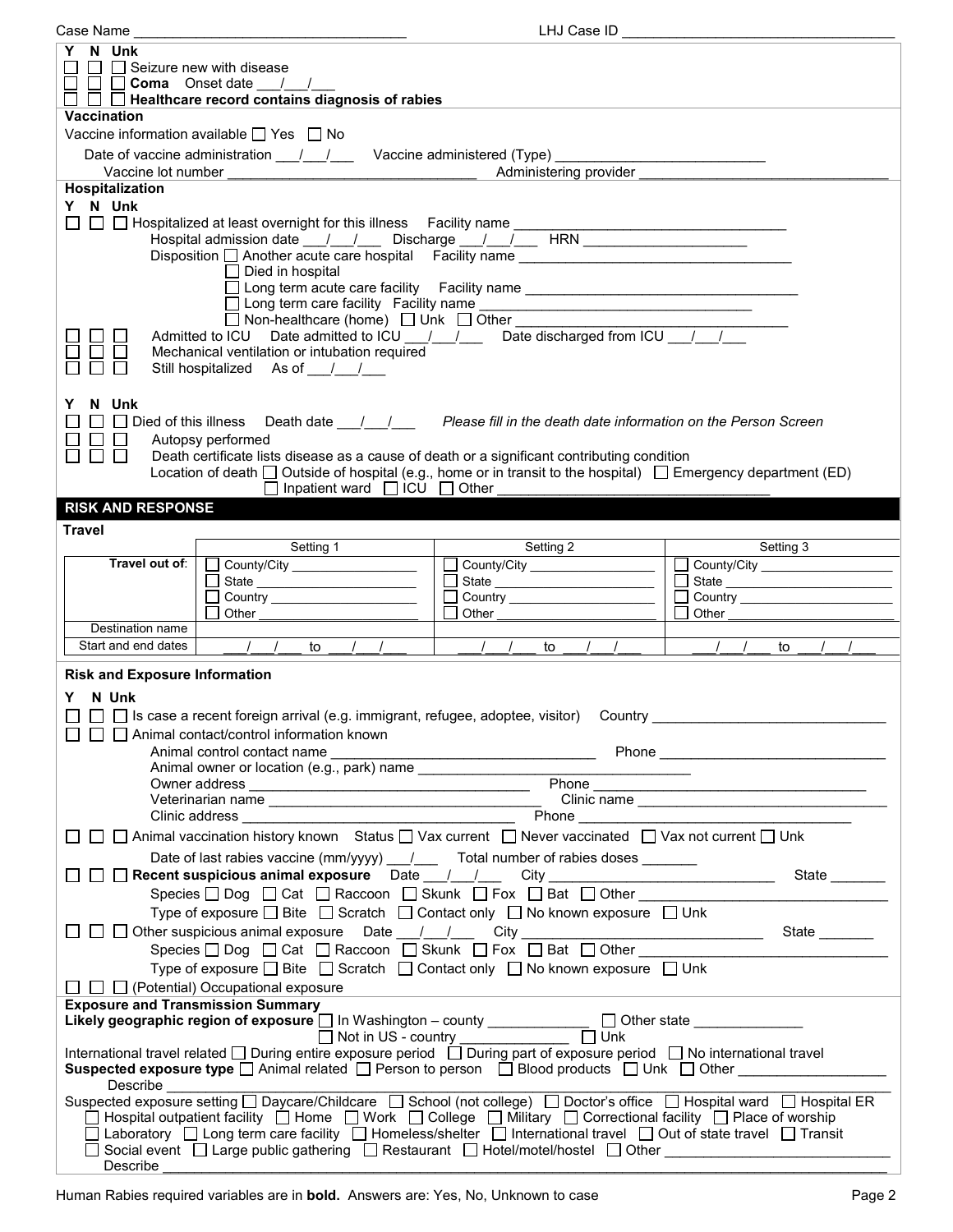| Case Name                                   |                                                                                     |                                                                                                                                  | LHJ Case ID                  |                                  |
|---------------------------------------------|-------------------------------------------------------------------------------------|----------------------------------------------------------------------------------------------------------------------------------|------------------------------|----------------------------------|
| Exposure summary                            |                                                                                     |                                                                                                                                  |                              |                                  |
|                                             |                                                                                     |                                                                                                                                  |                              |                                  |
|                                             |                                                                                     |                                                                                                                                  |                              |                                  |
|                                             |                                                                                     |                                                                                                                                  |                              |                                  |
|                                             |                                                                                     |                                                                                                                                  |                              |                                  |
|                                             |                                                                                     |                                                                                                                                  |                              |                                  |
|                                             |                                                                                     |                                                                                                                                  |                              |                                  |
|                                             |                                                                                     |                                                                                                                                  |                              |                                  |
|                                             |                                                                                     | Suspected transmission type □ Person to person □ Blood products □ Unk □ Other _______________                                    |                              |                                  |
| Describe                                    |                                                                                     |                                                                                                                                  |                              |                                  |
|                                             |                                                                                     | Suspected transmission setting □ Daycare/Childcare □ School (not college) □ Doctor's office □ Hospital ward                      |                              |                                  |
|                                             |                                                                                     | コ Hospital ER  ロ Hospital outpatient facility ロ Home ロ Work ロ College ロ Military ロ Correctional facility                         |                              |                                  |
|                                             |                                                                                     | Place of worship □ Laboratory □ Long term care facility □ Homeless/shelter □ International travel                                |                              |                                  |
|                                             |                                                                                     | Out of state travel □ Transit [ Social event [ Large public gathering [ Restaurant [ Hotel/motel/hostel                          |                              |                                  |
| $\Box$ Other                                | the control of the control of the control of the control of the control of          |                                                                                                                                  |                              |                                  |
| Describe                                    |                                                                                     |                                                                                                                                  |                              |                                  |
| <b>Public Health Interventions/Actions</b>  |                                                                                     |                                                                                                                                  |                              |                                  |
| Y N Unk                                     |                                                                                     |                                                                                                                                  |                              |                                  |
|                                             | $\Box$ PEP given to contacts of the case                                            |                                                                                                                                  |                              |                                  |
|                                             | Number health care                                                                  |                                                                                                                                  |                              |                                  |
|                                             | Number household                                                                    |                                                                                                                                  |                              |                                  |
| Number other                                |                                                                                     |                                                                                                                                  |                              |                                  |
| □ Letter sent Date                          |                                                                                     | Batch date<br>$\sqrt{1}$                                                                                                         |                              |                                  |
| <b>TRANSMISSION TRACKING</b>                |                                                                                     |                                                                                                                                  |                              |                                  |
|                                             |                                                                                     |                                                                                                                                  |                              |                                  |
|                                             |                                                                                     | Visited, attended, employed, or volunteered at any public settings while contagious $\Box$ Yes $\Box$ No $\Box$ Unk              |                              |                                  |
| Settings and details (check all that apply) |                                                                                     | Day care □ School □ Airport □ Hotel/Motel/Hostel □ Transit □ Health care □ Home □ Work □ College                                 |                              |                                  |
|                                             |                                                                                     | Military $\Box$ Correctional facility $\Box$ Place of worship $\Box$ International travel $\Box$ Out of state travel $\Box$ LTCF |                              |                                  |
|                                             |                                                                                     | Homeless/shelter<br>□ Social event<br>□ Large public gathering  □ Restaurant □ Other                                             |                              |                                  |
|                                             | Setting 1                                                                           | Setting 2                                                                                                                        | Setting 3                    | Setting 4                        |
| Setting Type (as                            |                                                                                     |                                                                                                                                  |                              |                                  |
| checked above)                              |                                                                                     |                                                                                                                                  |                              |                                  |
| <b>Facility Name</b>                        |                                                                                     |                                                                                                                                  |                              |                                  |
| <b>Start Date</b>                           |                                                                                     |                                                                                                                                  |                              |                                  |
| End Date                                    |                                                                                     |                                                                                                                                  |                              |                                  |
| Time of Arrival                             |                                                                                     |                                                                                                                                  |                              |                                  |
| Time of Departure                           |                                                                                     |                                                                                                                                  |                              |                                  |
| Number of people                            |                                                                                     |                                                                                                                                  |                              |                                  |
| potentially exposed                         |                                                                                     |                                                                                                                                  |                              |                                  |
| Details (hotel room #,                      |                                                                                     |                                                                                                                                  |                              |                                  |
| HC type, transit info,                      |                                                                                     |                                                                                                                                  |                              |                                  |
| etc.)                                       |                                                                                     |                                                                                                                                  |                              |                                  |
| Contact information                         |                                                                                     |                                                                                                                                  |                              |                                  |
| available for setting                       |                                                                                     |                                                                                                                                  |                              |                                  |
| (who will manage                            | $\Box$ Y $\Box$ N $\Box$ Unk                                                        | $\Box$ Y $\Box$ N $\Box$ Unk                                                                                                     | $\Box Y$ $\Box N$ $\Box$ Unk | $\Box Y$ $\Box N$ $\Box$ Unk     |
| exposures or disease                        |                                                                                     |                                                                                                                                  |                              |                                  |
| control for setting)                        |                                                                                     |                                                                                                                                  |                              |                                  |
| Is a list of contacts<br>known?             | $\Box$ Y $\Box$ N $\Box$ Unk                                                        | $\Box$ Y $\Box$ N $\Box$ Unk                                                                                                     | $\Box$ Y $\Box$ N $\Box$ Unk | $\Box$ $Y$ $\Box$ $N$ $\Box$ Unk |
|                                             |                                                                                     |                                                                                                                                  |                              |                                  |
|                                             | If list of contacts is known, please fill out Contact Tracing Form Question Package |                                                                                                                                  |                              |                                  |
| <b>TREATMENT</b>                            |                                                                                     |                                                                                                                                  |                              |                                  |
| Y N Unk                                     |                                                                                     |                                                                                                                                  |                              |                                  |
|                                             | PEP recommended after exposure                                                      |                                                                                                                                  |                              |                                  |
|                                             | PEP completed after exposure                                                        |                                                                                                                                  |                              |                                  |
|                                             |                                                                                     | PEP received after exposure $\Box$ Prompt would care $\Box$ RIG $\Box$ Vaccine                                                   |                              |                                  |
|                                             | $\Box$ Did patient receive treatment                                                |                                                                                                                                  |                              |                                  |
| Specify medication                          |                                                                                     | Antiviral                                                                                                                        | $\Box$ Other                 |                                  |
|                                             |                                                                                     | Treatment start date                                                                                                             | Treatment end date           |                                  |
|                                             |                                                                                     |                                                                                                                                  |                              |                                  |
|                                             | Number of days actually taken                                                       |                                                                                                                                  |                              |                                  |
| <b>NOTES</b>                                |                                                                                     |                                                                                                                                  |                              |                                  |
|                                             |                                                                                     |                                                                                                                                  |                              |                                  |
|                                             |                                                                                     |                                                                                                                                  |                              |                                  |
|                                             |                                                                                     |                                                                                                                                  |                              |                                  |
|                                             |                                                                                     |                                                                                                                                  |                              |                                  |
|                                             |                                                                                     |                                                                                                                                  |                              |                                  |
|                                             |                                                                                     |                                                                                                                                  |                              |                                  |
|                                             |                                                                                     |                                                                                                                                  |                              |                                  |
|                                             |                                                                                     |                                                                                                                                  |                              |                                  |